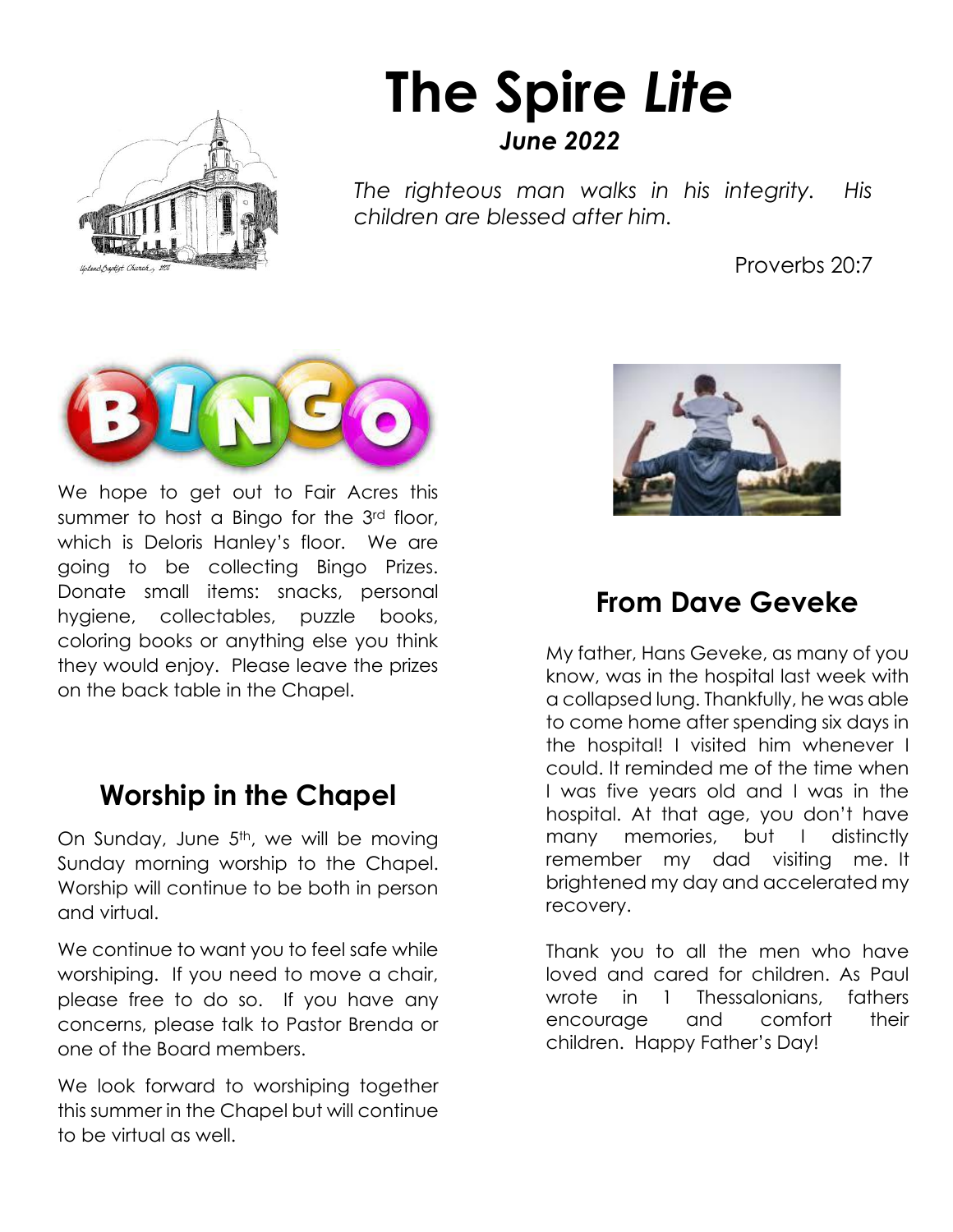# **Organist Update**

We are in conversation with an organist candidate to finalize details of the contract. Our hope is that the organist would begin in the fall. Continue to pray for this process.



#### **Joyful Noise**

Do you enjoy hearing the bells ring? Join us bringing the beautiful music to worship. The Joyful Noise Bell Choir is in need of one or more bell ringers. See John Shaw if interested.



## **Birthdays and Anniversaries for June and July**

#### **June Birthdays**

- 7 Adam Robert Moore
- 8 Henry Strunk
- 28 Lori Furniss

#### **June Anniversaries**

- 11 John and Rev. Brenda Shaw
- 15 Doug and Marsha Scott
- 22 Darlene and David Pysher
- 30 Frank & Sue Kulp



#### **July Birthdays**

- 2 John Fraim
- 7 Linda Cook
- 8 Billy Lord
- 10 Karen Johnston
- 13 Grace Miles
- 16 Betty Vandergrift Christy Mason
- 18 Jesse Kulp
- 28 Harold Hampton
- 30 Stephen Shaw
- 31 Charlene Miller

#### **July Anniversaries**

7 Bill & Karin Lord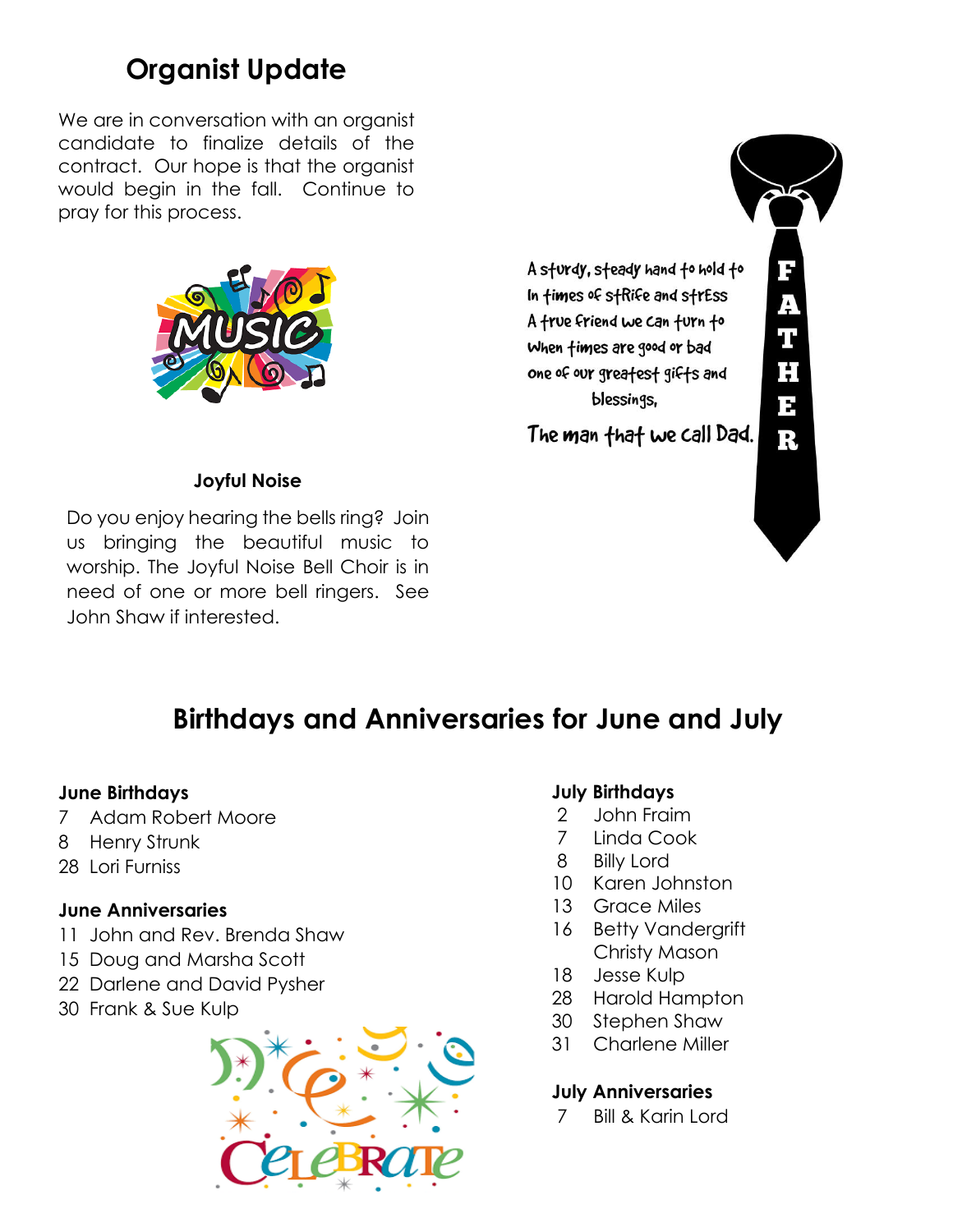## **Memorial Day**

Upland Baptist Church walked in the Memorial Day Parade with 15 participants!

After, the ceremonies, Sue Kulp, Stephen Shaw, Dawn Rafalski, and Pricilla Mills doled out water, macaroni salad, chips and dessert with the help of Resurrection Church to many picnic goers! 230 plates were served.

Everyone was grateful for the delicious food that was served. Fun was had by all!



Summer is upon us. Please pray for our students as they finish up their school year. Please pray for fun and safe summer vacations for all.

## **Memorial Sunday**

This year we will plant some new plants in memory of those who have had memorial gifts given in their name in the past year. We pray for their families and love ones and appreciate the gifts, which continue to support God's work.



We remember…

- William Herbster, WWII
- Billy Wray, WWII
- Charles Hartshorn, Vietnam War
- Carlton Ottey, Vietnam War

Greater love has no one than this: to lay down one's life for one's friends. John 15:13

# **In Honor of Father's Day – Enjoy Some Dad Jokes**

- "What did Baby Corn say to Mama Corn?" "Where's Pop Corn?"
- "What's the best thing about Switzerland?" "I don't know, but the flag is a big plus."
- "What does a sprinter eat before a race?" "Nothing, they fast!"
- "Where do you learn to make a banana split?" "Sundae School."
- "What has more letters than the alphabet?" "The post office."
- "Dad, did you get a haircut?" "No, I got them all cut!"
- "Where do boats go when they're sick?" "To the boat doc."
- "I don't trust those trees. They seem kind of shady."
- "Why don't eggs tell jokes?" "They'd crack each other up."
- "I don't trust stairs. They're always up to something."